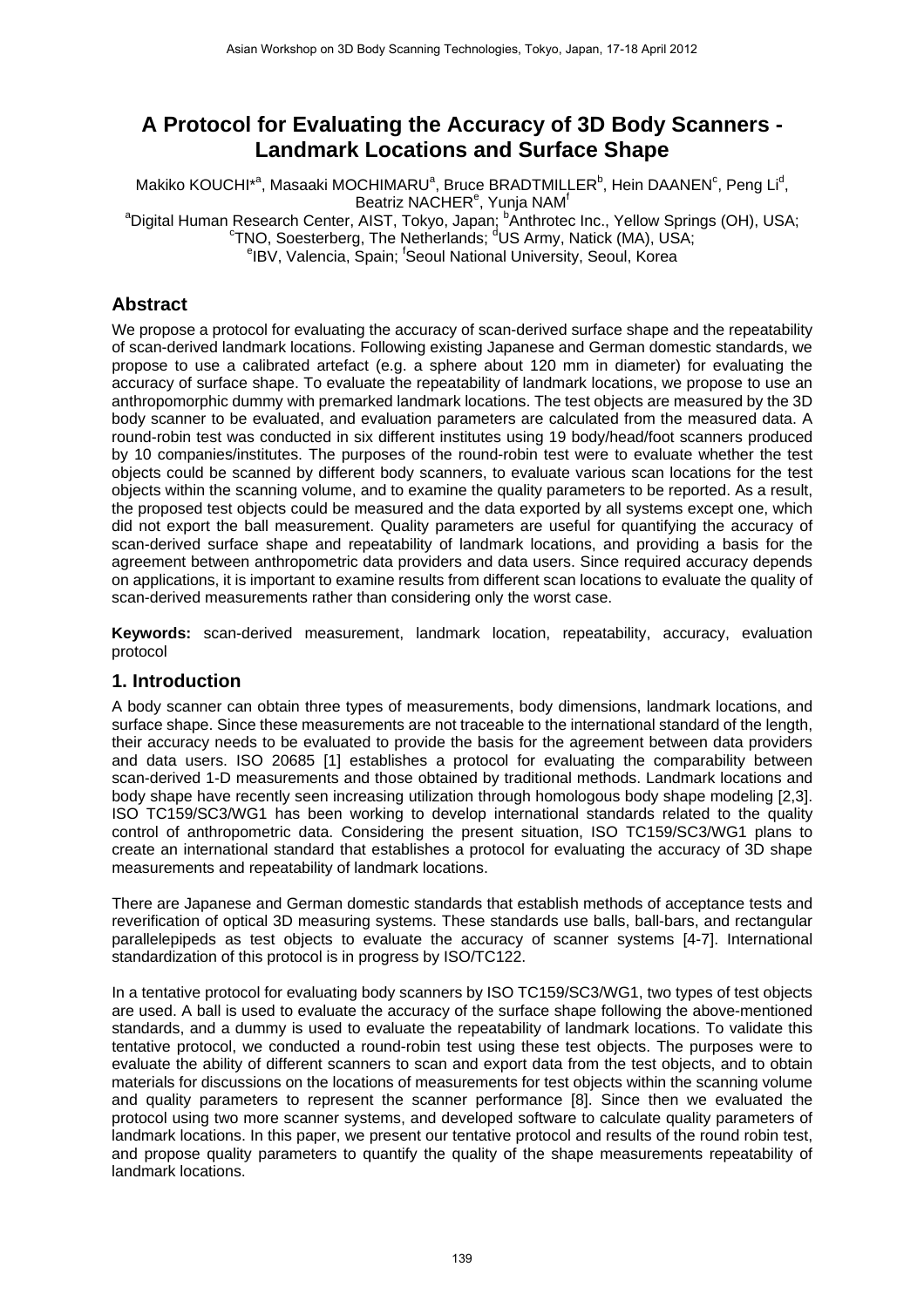## **2. Artefacts**

## **2.1. Ball**

In the present protocol, a ball with a diameter of 120.0159 mm (sphericity =  $22.1$  µm) was used as one of the test objects. The artefact was a hollow steel ball, surface blasted and treated with TiN to diffuse reflection (Figure 1, left). This treatment was the most successful in a round-robin test conducted in Japan in which balls with several different surface treatments were measured using different 3D measuring systems [9]. The ball was calibrated in National Metrology Institute of Japan, National Institute of Advanced Industrial Science and Technology (AIST), using a coordinate measuring machine (CMM). By using this test object, measurement by a 3D scanner can be traceable to the international standard of the length.



*Fig. 1. Artefact. Left: ball (Ø=120.0159 mm, sphericity=22.1 µm ); Middle: whole body dummy; Right: head dummy.* 

## **2.2. Dummy**

One of the characteristics of body scanners is that they usually accompanied by software to detect marker locations or calculate landmark locations. To evaluate landmark locations, an artefact similar to the actual human body is necessary, because complicated shape of the human body causes occlusion that would not occur in simply shaped objects. We used a whole body dummy with the posture recommended in ISO 20685. This dummy was made of fiber reinforced plastic (FRP) with no movable parts such as joints, and has average body dimensions of Japanese females in their 20s (Figure 1, middle) (Nanasai Co. Ltd., Kyoto). Locations of landmarks are marked with small dents.

For the head dummy, we used a dummy shown in Figure 1, right. The form of the dummy did not reflect the average head form, but was created to have difficult shape features to measure (Nanasai Co. Ltd., Kyoto). Locations of landmarks are marked with small black dots.

We did not use a foot dummy in the present round-robin test.

## **2. Measurement of the ball**

### **2.1. Measurement locations of the ball**

Measurement locations for the ball were established throughout the volume typically occupied by a human body.

### *2.1.1. Whole body scanner*

Nine locations were selected (Figure 2A). In determining these locations, we assumed that the subject stands with arms and legs abducted as recommended in ISO 20685. The accuracy of the ball placement was within ±30 mm of the target position for vertical, lateral, and antero-posterior directions.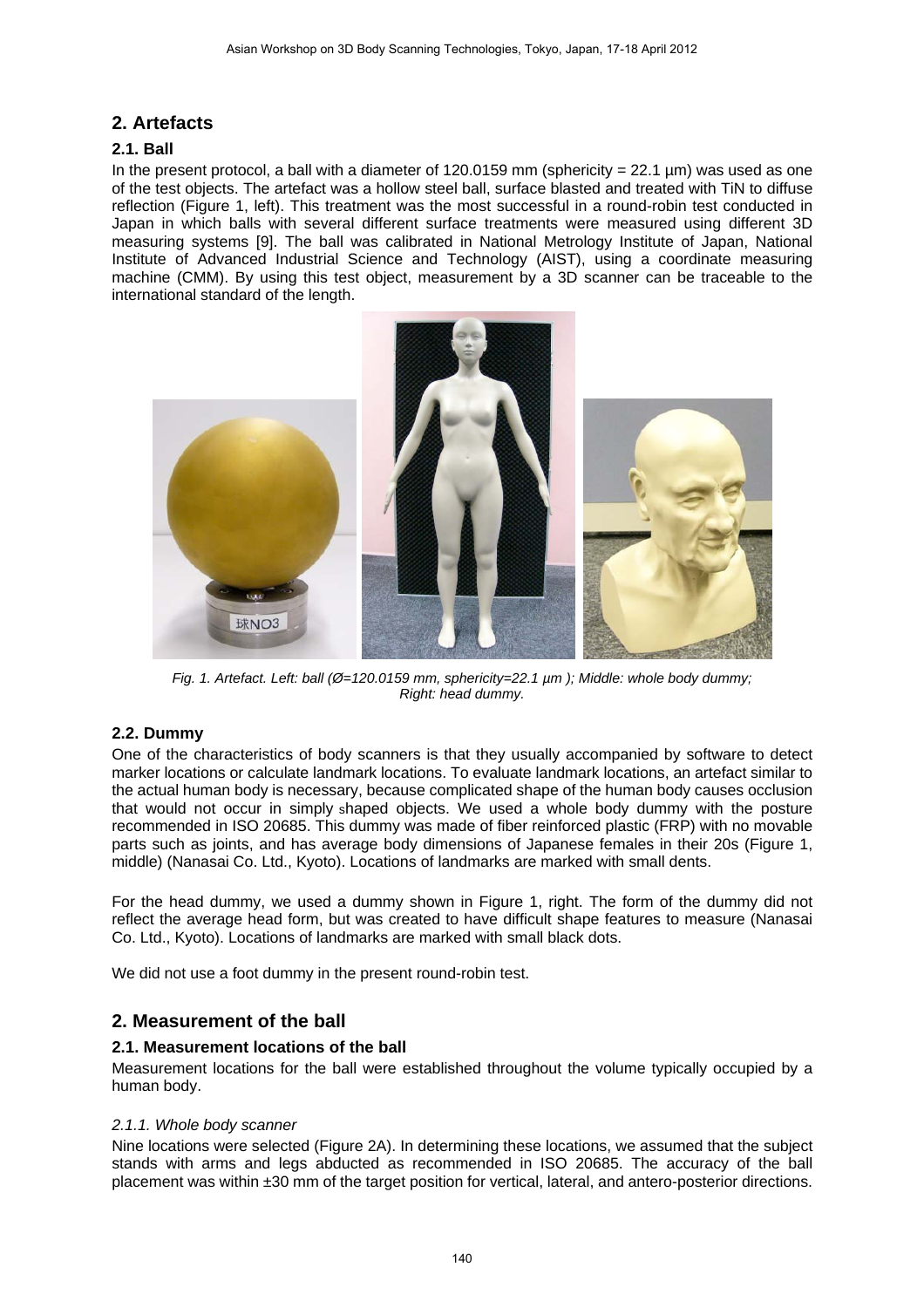Placement of the ball is not very accurate, because measurement results are not used for calibration and placement of a ball in an exact position in a space is difficult.

As the ball is very close to a true sphere, measurement of the whole ball is not necessary for the test. However, at least half of the ball should be measured at each location. Therefore, when the scanning volume was too small for locating the ball at the locations specified in Figure 1, the location was adjusted, and the adjustment was reported.

### *2.1.2. Head scanner*

Seven locations were selected for measurement (Figure 2B). In determining these locations, we assumed that the scanning volume would range from 300 x 300x 300 [mm] to 400 x 400x 400 [mm], and tried to cover the volume. The measurer decides the center of the scanning volume. Location #1 is the center of the scanning volume. Locations #2 and #3 are 80 mm higher or lower than the center, respectively. Locations #4 and #5 are 80 mm anterior or posterior to the center, respectively. Locations #6 and #7 are 80 mm to the right or to the left, respectively. The accuracy of the ball placement is within  $\pm 10$  mm of the target position for height, lateral and antero-posterior directions.

### *2.1.3. Foot scanner*

Four locations were selected for measurement (Figure 2C). In determining these locations, we assumed that the size of scanning volume would be about 350 mm (antero-posterior direction) x 150 mm (lateral direction) x 200 mm (height). The accuracy of the ball placement is within  $\pm 10$  mm of the target position for height, lateral and antero-posterior directions.



*Fig. 2. Locations for measurement of the ball. A: whole body scanner; B: head scanner; C: foot scanner. (unit: mm).*

## **3. Measurement of the dummy**

### **3.1. Landmarks**

### *2.1.1. Whole body*

The 47 landmarks shown in Figure 3 were marked on the dummy. Landmarks #1-#29 shown by diamonds in Figure 3 are defined in ISO 20685.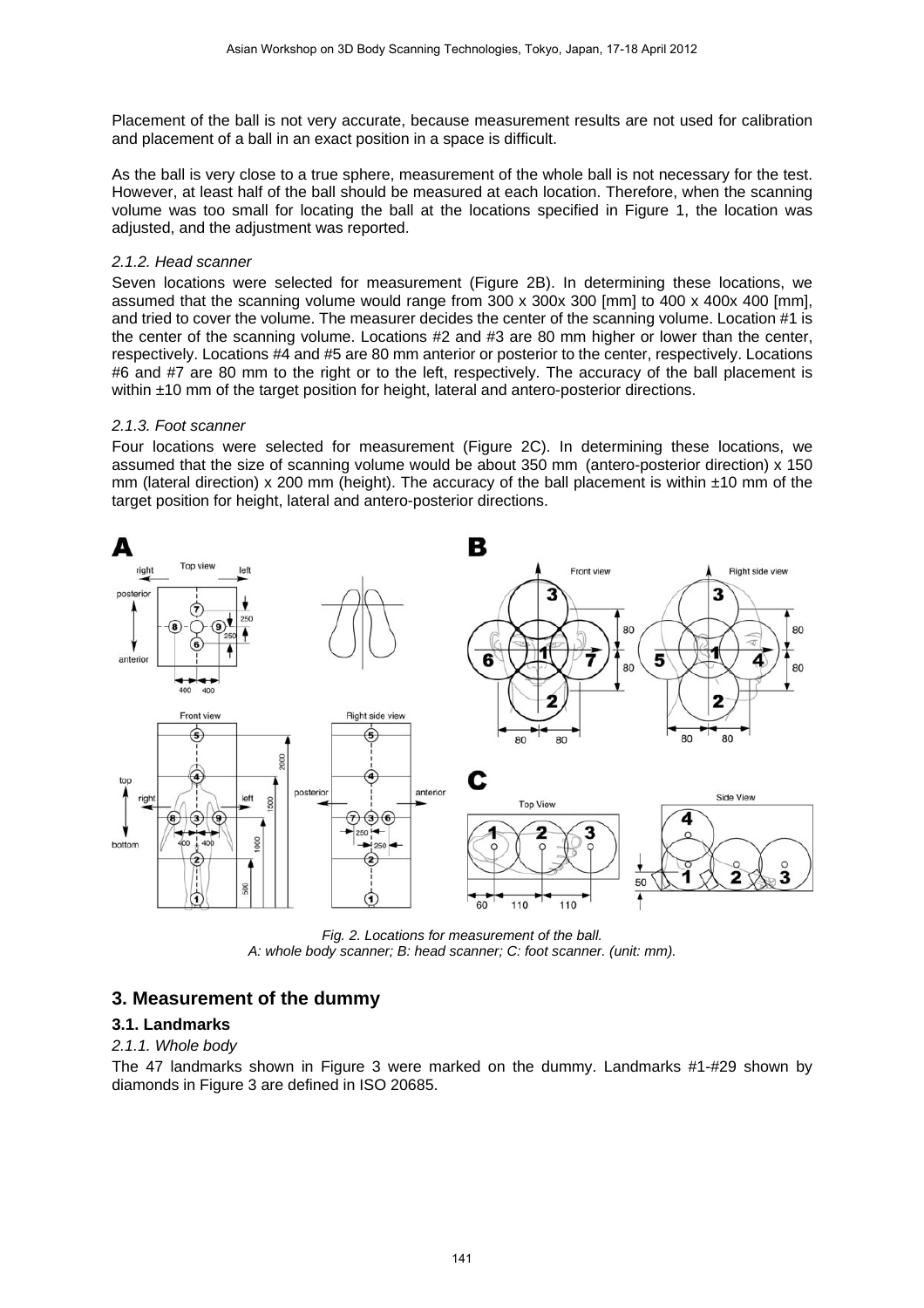

*Fig. 3. Landmarks on the whole body dummy. Diamonds indicate 29 landmarks defined in ISO 20685. 23 ulnar stylion, r, 36 post. axilla pt., l, 41 buttock pt., l are not shown.* 

#### *2.1.1. Head*

The 14 landmarks shown in Figure 4 were marked on the dummy. Landmarks #1-#9 shown by diamonds in Figure 4 are defined in ISO 20685.



*Fig.4. Landmarks on the head dummy. Diamonds indicate 9 landmarks defined in ISO 20685.* 

### **3.2. Measurement**

When marker stickers are used to detect landmark locations, the stickers are attached to the dummy before measurement.

#### *3.2.1. Whole body scanner*

The dummy is placed at a location where the human subject stands. This location is the base location. The dummy is scanned 10 times. After each scan, location of the dummy is moved slightly to simulate variation in the position of human subjects. Variation in location includes antero-posterior and lateral translations and rotational differences. The following locations are used: 1) the base location; 2) 10 mm anterior to the base location; 3) 10 mm posterior to the base location; 4) 10 mm to the right of base location; 5) 10 mm to the left of base location; 6) rotated anti-clockwise, with only the right heel placed 10 mm anterior to the base location; 7) rotated clockwise, with only the left heel placed 10 mm anterior to the base location; 8) 10 mm anterior to the base location, and rotated anticlockwise as in the  $6<sup>th</sup>$ position; 9) 10 mm posterior to the base location, and rotated clockwise as in the  $7<sup>th</sup>$  position; and 10) base location.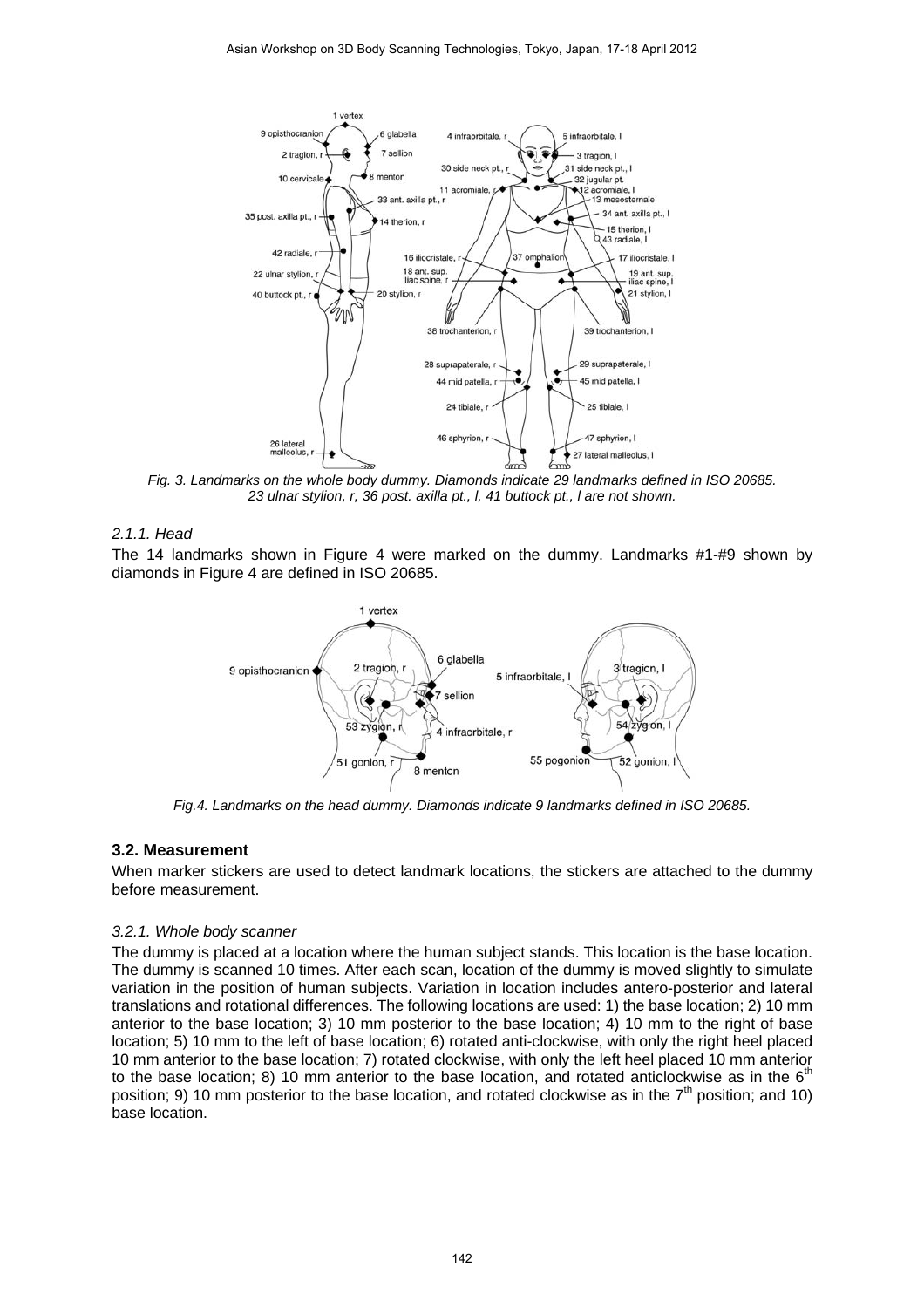## *3.2.2. Head scanner*

The dummy was scanned 10 times. The following locations were used: 1) base location (center of the scanning volume of a head scanner); 2) 10 mm anterior to the base location; 3) 10 mm posterior to the base location; 4) 10 mm to the right of base location; 5) 10 mm to the left of base location; 6) rotated anti-clockwise (the placement procedure is specified in the protocol); 7) rotated clockwise (the placement procedure is specified in the protocol); 8) 10 mm anterior to the base location, and rotated anticlockwise as in the  $6<sup>th</sup>$  position; 9) 10 mm posterior to the base location, and rotated clockwise as in the  $7<sup>th</sup>$  position; and 10) base location.

## *3.2.3. Landmark coordinates*

Coordinates of landmarks are calculated from each scan using the system software, and were saved in tab-delimited text format. Methods for determining the locations of marker stickers and for labeling landmarks depend on scanner systems.

## **4. Evaluation procedure**

All calculations were performed in the Digital Human Research Center, AIST, using the same procedure.

## **4.1. The ball**

The procedure for calculating the quality parameters is as follows: 1) the measured data are imported to Geomagic studio (Geomagic Inc.), and data points that do not belong to the ball surface are eliminated manually. 2) Coordinates of the center of the best-fit sphere are calculated according to the least squares method, using software developed for this purpose. The distance from each data point to the center of the best-fit sphere was calculated, and the radius of the best-fit sphere is obtained as the mean of these distances. 3) The error of diameter measurement (PS) is calculated as the diameter of the best-fit sphere minus the true diameter given by CMM. 4) The following statistics of the distances from data points to the center of the best-fit sphere were calculated: N, mean, standard deviation (SD of radius), minimum, maximum, P1, P5, P50, P95, P99 values. 5) Error of spherical form measurement (PFS) is calculated as the maximum distance minus minimum distance.

### **4.2. Landmark locations**

The repeatability is evaluated for the landmark locations, because it is impossible to give the true values to landmark locations using CMM due to the complicated shape of the dummy. Only those landmarks that can be measured in each of 10 scans are evaluated.

### *4.2.1. Pairwise superimposition*

The procedure is as follows: 1) Landmark coordinates obtained from Scan #1 are used as the base data. 2) For each of other scan data, landmark were superimposed on those of the base data by minimizing the sum of distances between corresponding landmarks of the base data and that scan using quasi-Newton method, a non-linear optimization method. 3) For each of comparison, for each landmark, the error is calculated as the distance between the corresponding landmark locations. 4) Using nine comparison data, the mean and standard deviation of errors are calculated. 5) For each landmark, the mean error is reported.

This procedure is repeated using each of scan #2 to scan #10 as the base data. Also, mean error was calculated using the comparison results from all possible pairs of different scans.

### *4.2.2. Simultaneous superimposition*

Landmark locations obtained from the 10 scans were superimposed simultaneously by minimizing the sum of distances between corresponding landmarks from all scans and for all landmarks by using quasi-Newton method. After the superimposition, mean error was calculated for each landmark using errors obtained from all possible pairs of different scans.

## **5. Results and Discussions**

Eleven whole body scanners from seven manufacturers, four head scanners from two manufacturers, three foot scanners from two manufacturers, and one hand-held scanner (used for head scanning) were used to evaluate the proposed protocol. The dummy was not used for one whole body scanner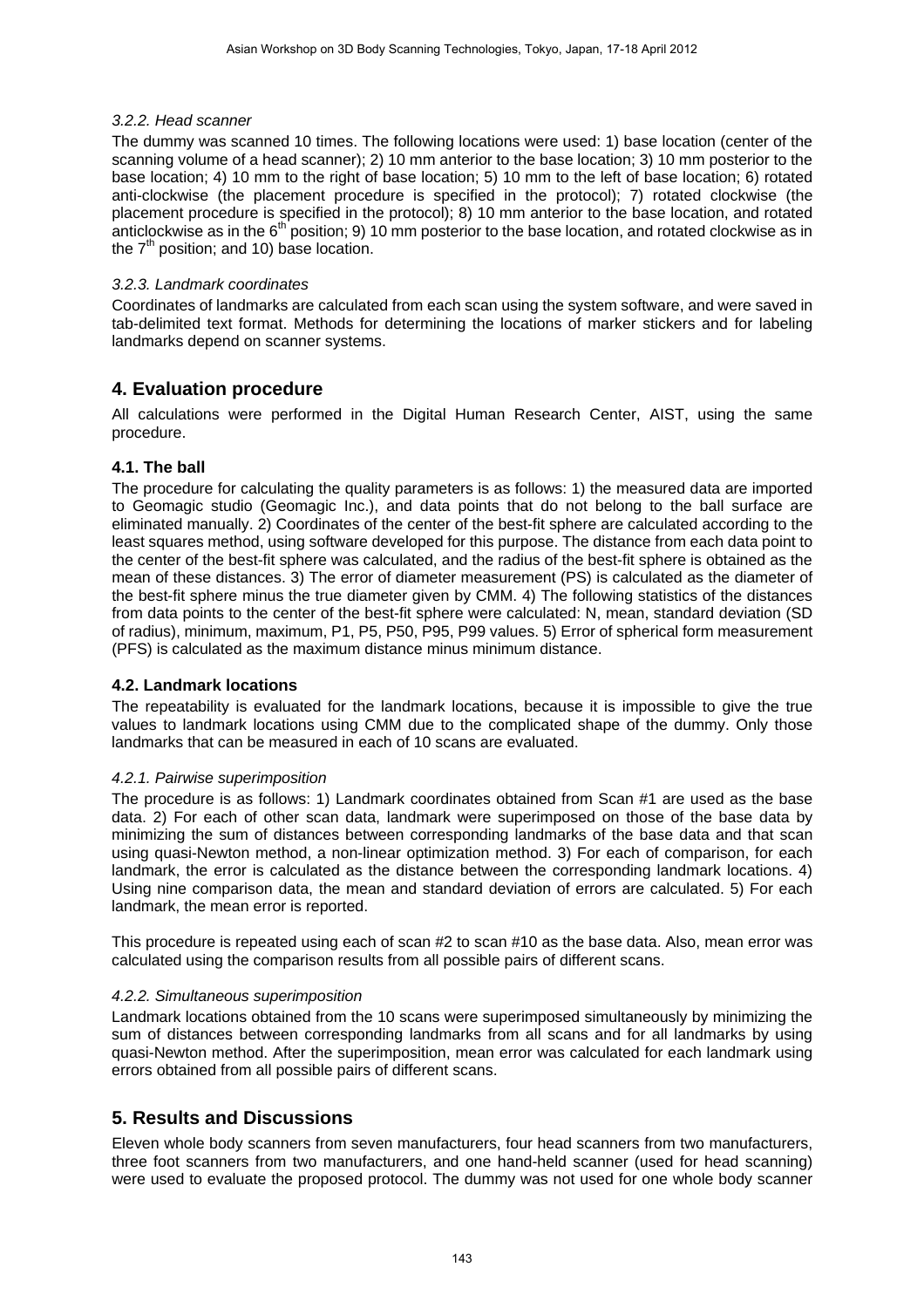and head scanners from one manufacturer. The dummy was scanned only once by the hand held scanner. All scanner systems that scanned a dummy could export the measured data. One whole body system did not export the ball measurements due to software specification [10].

### **5.1. Measurement of the ball**

The ball was measured five times at each of nine locations using three of whole body scanners. Error of diameter measurement (PS) was consistent among the five repeated measurements: the maximum of the range of five PS measurements was 0.21 [mm]. However, error of spherical form measurement (PSF) varied considerably among the five repeated measurements. The maximum of the range of five PSF values at the nine locations was 14.7 [mm] for a whole body scanner, Scanner-1. Standard deviation of radius is less influenced by irregular values than the minimum or the maximum: the maximum of the range of SD values among the five repeated measurements was 0.24 [mm] for Scanner-1.

In some scanner systems, the measured area of the ball surface was small (Figure 5). Figure 5 shows that three whole body scanners, Scanner-4, Scanner-5, and Scanner-6, had smaller measured area of the ball than other three scanners. A small measured area can be due to the surface treatment of the ball was not proper for the system. We examined the measured areas of the dummy or human body surface for Scanner-4 and Scanner-5, and found that the measured area of the dummy was also small in these scanners. Figure 6 shows examples of measured area of the dummy.



*Fig.5. Examples of measured surface of the ball at location # 3 by different whole body scanner systems.* 



*Fig.6. Examples of measured surface of the dummy by three different whole body scanner systems.* 

Figure 7 shows PS values at nine locations of three whole body scanners of the same model (Scanner-1). Different scanners had different results even if the model was the same. This suggests the effects of calibration on PS values.



*Fig. 7. PS values (error of diameter measurement) of three whole body scanners of the same system (Scanner-1).*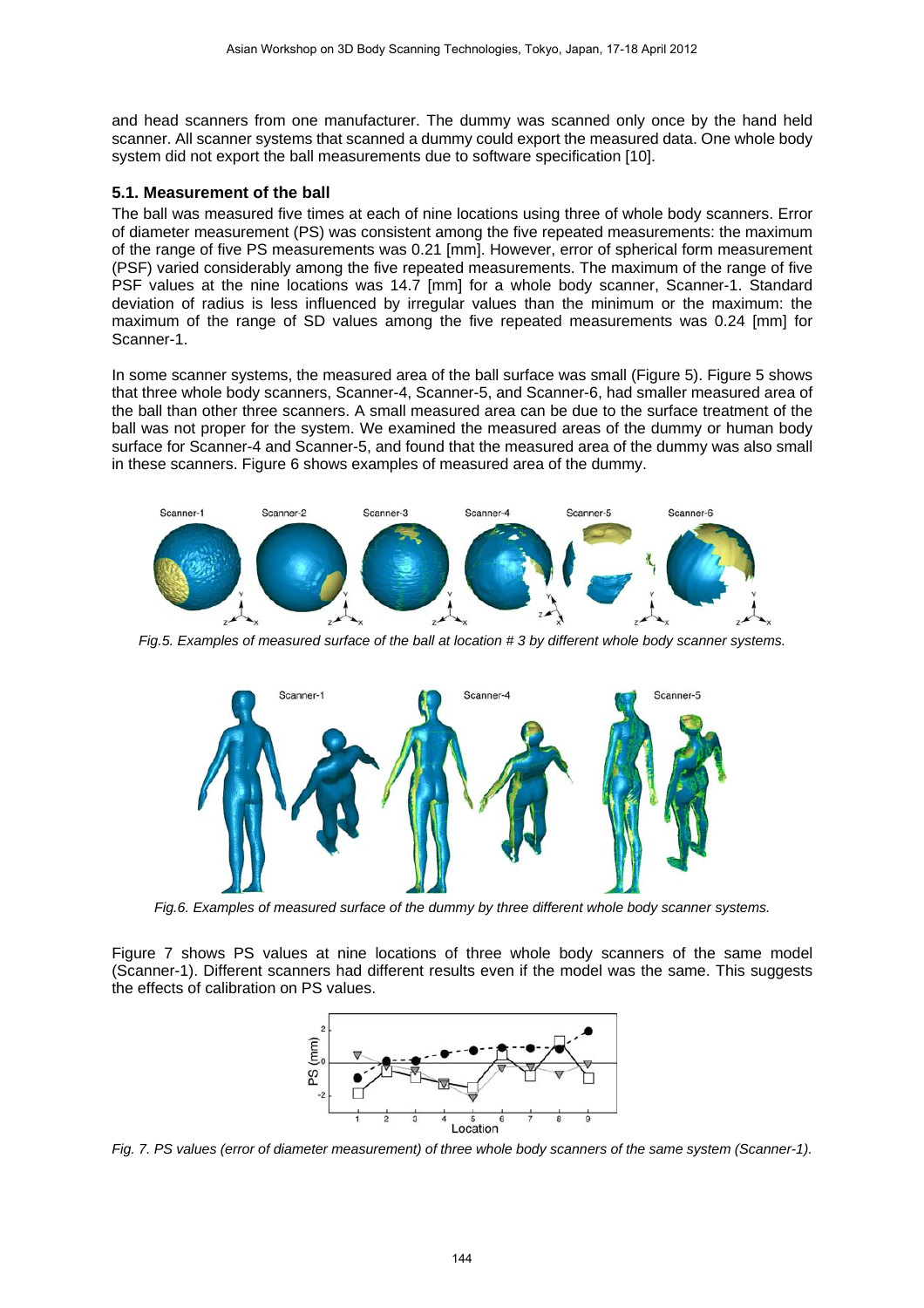Figure 8 shows PS values at different locations of six different whole body scanners. PS values of the same scanner at different locations are sometimes considerably different. Figure 8 also shows that some scanners have smaller PS values and others have larger PS values. For example, PS values of Scanner-5 are much smaller than those of other scanners. Scan of the dummy by Scanner-5 looks more slender than those by other scanners with larger PS values as shown in Figure 6.



*Fig. 8. PS values (error of diameter measurement) of six different whole body scanner systems.* 

#### **5.2. Landmark locations**

Figure 9 shows examples of evaluation results of landmark locations obtained by two whole body scanners, Scanner-1 and Scanner-3. When landmark coordinates obtained from scan #1 to scan #10 were used as the base data, the mean error can differ widely. Grand mean calculated using 10  $\times$  9 = 90 comparison results is very close to the grand mean obtained by simultaneous superimposition in which results from all scans are superimposed simultaneously. Figure 10 shows examples of comparison between grand mean obtained by pairwise superimposition and grand mean obtained by simultaneous superimposition for three whole body scanners. Results of the two methods are very similar. Scanner-1 has the smallest mean error of landmark locations, though it had the largest error of diameter measurement among the three scanners (Fig. 8). Since the errors of landmark locations are influenced by performance of software for detecting and calculating landmark locations, scanners with smaller PS or PFS values do not necessary have higher repeatability of landmarks.



*Fig. 9. Example of mean errors in landmarks when different scan is used as the base data or different method is used for superimposition. GM: grand mean.* 



*Fig.10. Comparison of mean error of landmark location between grand mean obtained by pair wise superimposition and grand mean obtained by simultaneous superimposition.*